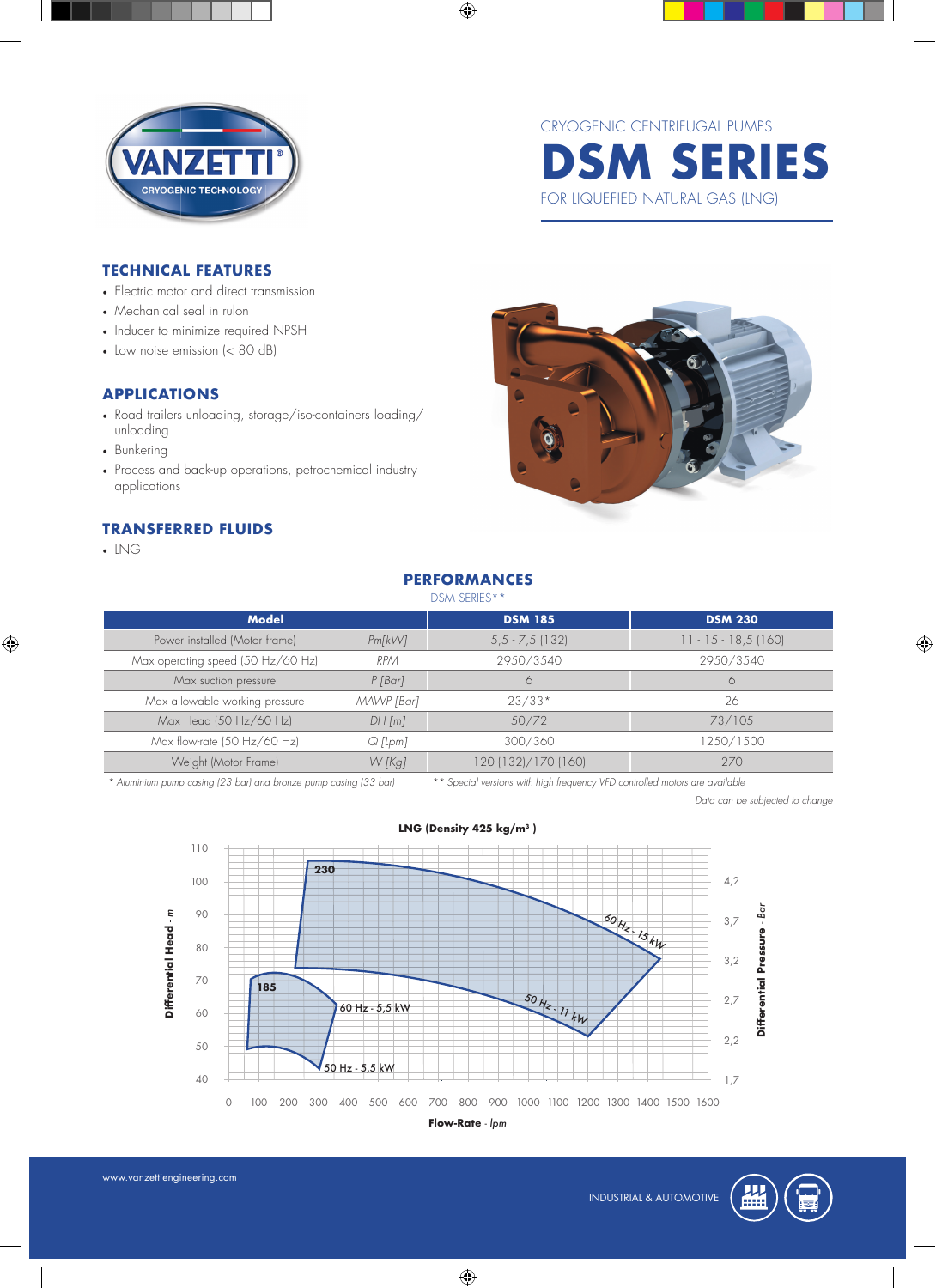### **OPTIONAL ACCESSORIES**

- Counter flanges
- Filter
- Flexible hoses for suction and discharge lines
- Leakage detection by temperature sensor
- Flushing system with nitrogen gas
- Temperature sensor for cooling down
- Electrical control panel
- Motor suitable for VFD
- Completely automated systems available on demand
- Mobile skid available on demand

# **TEST AND CHECKS**

- Dimensional control of each mechanical component before assembly
- Running test of each pump with LIN before delivery

# **STANDARDS**

Designed according to:

- European Directive Machinery
- European Directive ATEX\*
- EIGA/IGC/CGA guidelines

*\*DSM Centrifugal Pumps are ATEX certified.*



# **GENERAL DIMENSIONS**







**SUCTION DISCHARGE SUCTION DISCHARGE**





| <b>DSM 185</b>             |                   |                |              |                          |              |                 |         |     |       |      |                |                    |
|----------------------------|-------------------|----------------|--------------|--------------------------|--------------|-----------------|---------|-----|-------|------|----------------|--------------------|
| Available motor power [kW] | <b>Motor size</b> | $\overline{A}$ | $\mathbf{B}$ | $\mathbf{C}$             | $\mathbf{D}$ | <b>ACT 30 -</b> |         |     |       | GHKL | M              | <b>Weight [Kg]</b> |
| 5.5 / 7.5                  | 132               | 216            | -272         | -13                      | 132          | 280             | 40      | 425 | - 222 | 688  |                | 20                 |
| <b>DSM 230</b>             |                   |                |              |                          |              |                 |         |     |       |      |                |                    |
| Available motor power [kW] | <b>Motor size</b> | $\mathbf{A}$   | $\mathbf{B}$ | $\mathbf{C}$             | $\mathbf{D}$ | - F.            |         |     |       | HKL  | M              | <b>Weight [Kg]</b> |
| 11 / 15 / 18.5             | 60                | 254            | 318          | $\overline{\phantom{a}}$ | 60           |                 | 425 210 | 583 | 30.5  | 891  | $\overline{4}$ | 220                |

*Data can be subjected to change*



Certified quality management system

**Vanzetti Engineering s.r.l.** Via dei Mestieri, 3 - 12030 Cavallerleone (CN) - ITALY Tel. (+39) 0172 915811 - Fax (+39) 0172 915822 www.vanzettiengineering.com

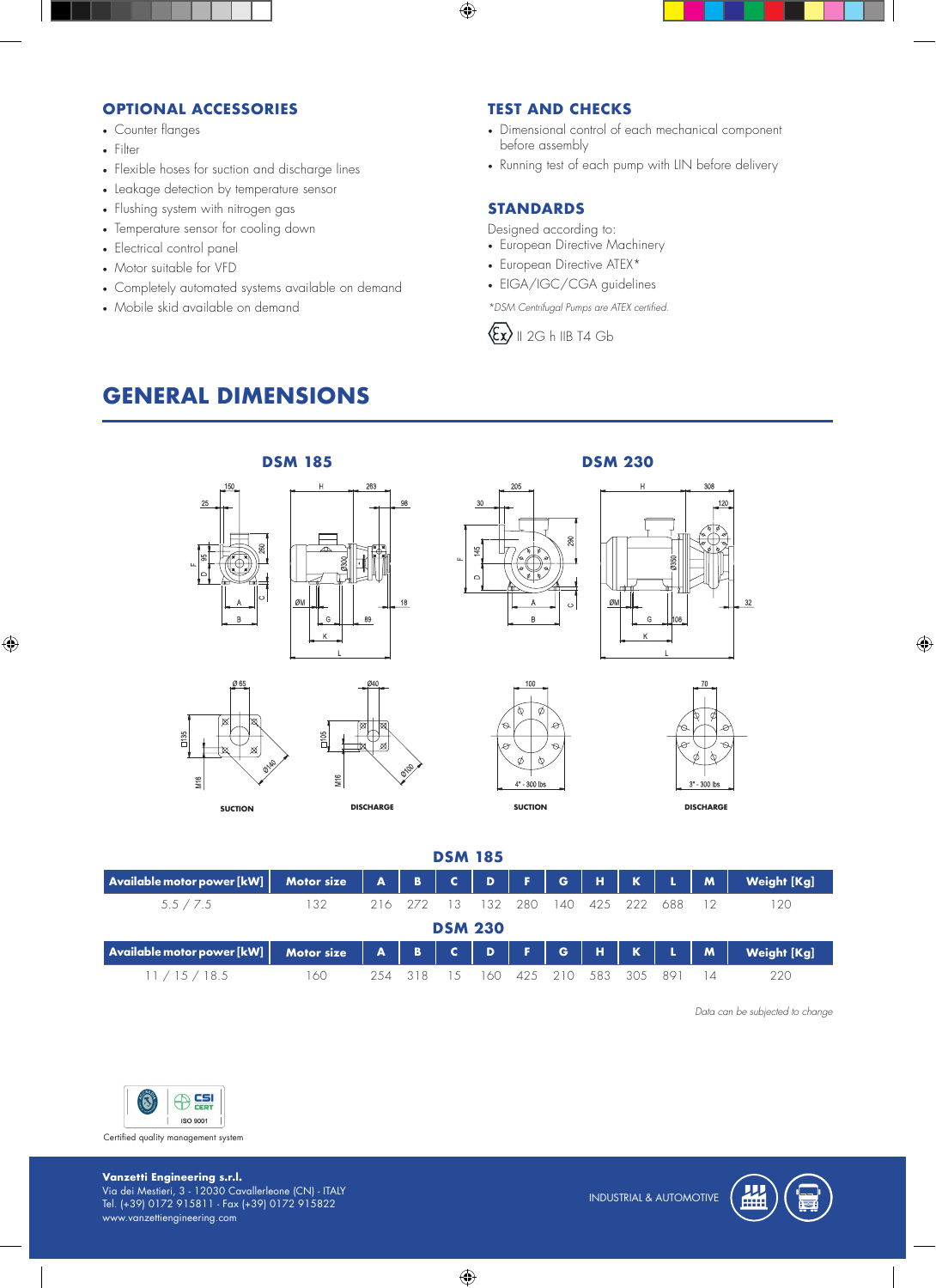

# CENTRIFUGAL PUMPS **DSM SERIES** FOR INDUSTRIAL GASES

### **TECHNICAL FEATURES**

- Electric motor and direct transmission
- Mechanical seal in rulon
- Inducer to minimize required NPSH
- Low noise emission (< 80 dB)

### **APPLICATIONS**

- Liquid transfer between storage tanks
- Process and backup pumps operations

# **TRANSFERRED FLUIDS**

• LIN, LOX, LAR, LCO<sub>2</sub>, LN<sub>2</sub>O



#### **PERFORMANCES**

| DSM SERIES*                     |            |                                                 |                                                 |                                               |  |  |  |  |  |
|---------------------------------|------------|-------------------------------------------------|-------------------------------------------------|-----------------------------------------------|--|--|--|--|--|
| <b>Model</b>                    |            | <b>DSM 160</b>                                  | <b>DSM 185</b>                                  | <b>DSM 230</b>                                |  |  |  |  |  |
| Power installed (Motor frame)   | Pm[kW]     | 4(112)                                          | $5, 5 - 7, 5$ (132)                             | $11 - 15 - 18,5(160)$                         |  |  |  |  |  |
| Max operating speed (50Hz/60Hz) | rpm        | 2950/3540                                       | 2950/3540                                       | 2950/3540                                     |  |  |  |  |  |
| Max suction pressure            | P [bar]    | $6 - [25$ LCO <sub>2</sub> & LN <sub>2</sub> O] | $6 - [25$ LCO <sub>2</sub> & LN <sub>2</sub> O] | 6 - (25 LCO <sub>2</sub> & LN <sub>2</sub> O) |  |  |  |  |  |
| Max allowable working pressure  | MAWP [bar] | 30                                              | 33                                              | 26                                            |  |  |  |  |  |
| Max Head (50Hz/60Hz)            | DH[m]      | 37/53                                           | 50/72                                           | 73/105                                        |  |  |  |  |  |
| Max flow-rate (50Hz/60Hz)       | Q[mm]      | 210/250                                         | 300/360                                         | 800/1200                                      |  |  |  |  |  |
| Weight (Motor frame)            | W [kg]     | 70                                              | 120 (132)/170 (160)                             | 120 (132)/170 (160)                           |  |  |  |  |  |

*\* Special versions with high frequency VFD controlled motors are available*

*Data can be subjected to change*